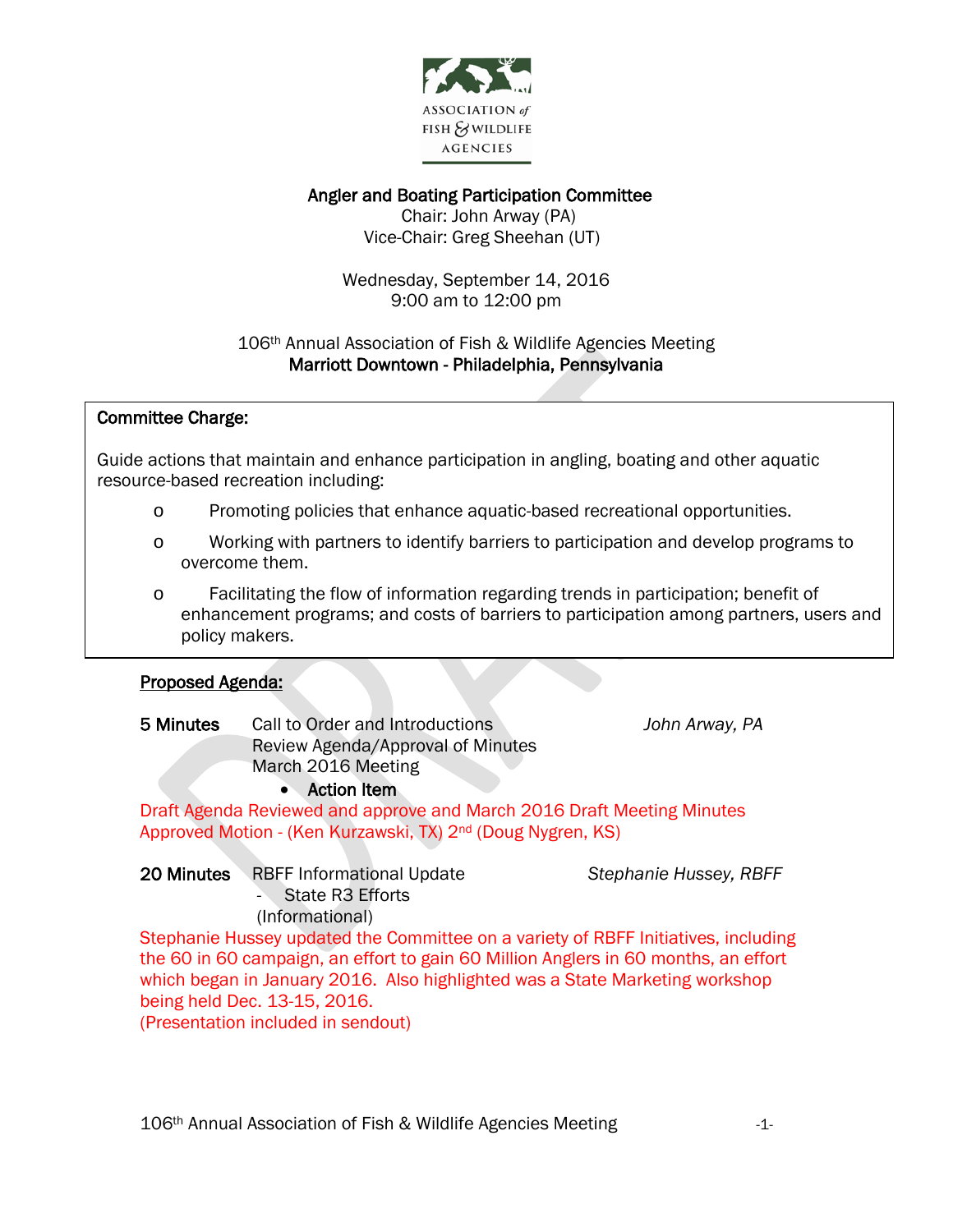### 10 Minutes Committee Approval of Committee R3 *Ryan Roberts, AFWA* Resolution (ACTION ITEM)

Resolution reviewed and approved to advance to resolutions committee. Resolution Was approved at AFWA Director's Business meeting. (Resolution included in sendout.)

15 Minutes SOBA Update *Deborah Furrow, FWC* (Informational) *Libby Yranski, NMMA* Presentation from SOBA on Activities of States and preview of upcoming October Board meeting for SOBA. Update included SOBA attendance at the american boating congress, RBFF lapsed boater data collection, SOBA task forces, SOBA membership – boat access tool

# 30 Minutes PA FBC Business/Marketing Collaboration *Dr. Judd Michael, PSU* w/ Penn State University (Informational)

Presentation from Dr. Judd Michael and Ryan Laudermilch on a project implemented At Penn State University to develop a business plan for the PA Fish and Boat Commission and analyze what the agency is currently doing for license sales. (presentation included in committee send out.)

# 5 Minutes Update from the Sportfishing and Boating Partnership Council (Informational)

Brian Bohnsack provided an update on activities of the Sportfishing and Boating Partnership Council and highlighting an upcoming meeting in November in DC.

### 10 Minutes FWS Sport Fish Restoration & Boating Trust Fund *Tom Busiahn, FWS* Program Update (Informational)

Tom Busiahn provided a short update regarding the Sportfish Restoration & Boating Trust Fund (presentation provided). Apportionment to States highlighted through 2016. Fishing Participation, Paid License Holders, Fishing License Revenues as well as an increase in Motor Boat registrations highlighted.

10 Minutes Pennsylvania Bass Field School *Michele Kittell,* (Informational) *Wildlife Leadership Academy* Michele Kittell provided an education program established in Pennsylvania for youth ages 14-17

MISSION: To engage and empower youth to become Conservation Ambassadors in order to ensure a sustained wildlife, fisheries and natural resources legacy for future generations.

106<sup>th</sup> Annual Association of Fish & Wildlife Agencies Meeting  $-2$ -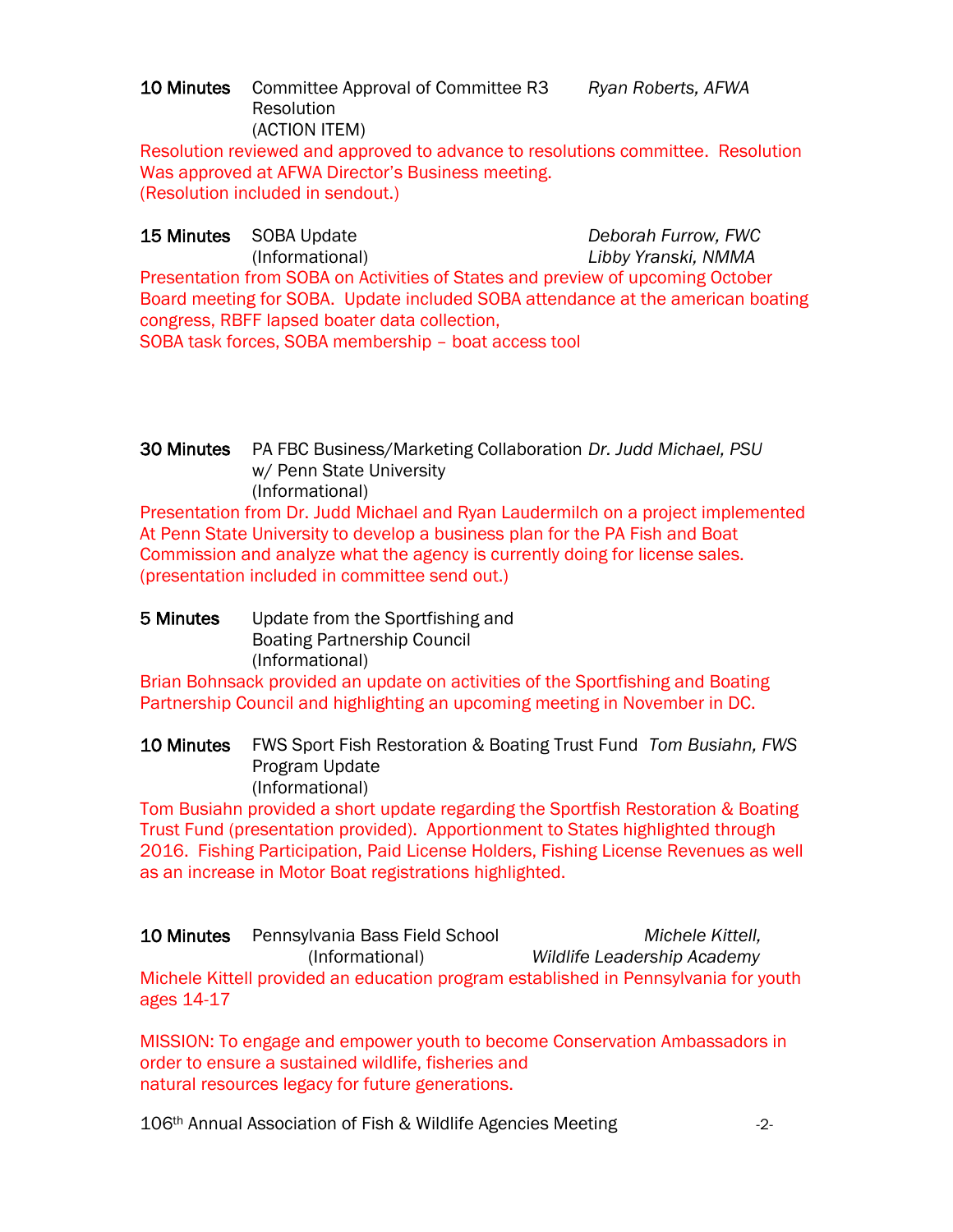The School teaches:

- •Understanding Ecosystems
- –Fisheries biology
- –Limnology
- –Monitoring and research

As well as:

- •Leadership Skills
- –Communication
- –Critical thinking
- –Team work

A cooperative initiative of state agencies and conservation organizations Pennsylvania Fish & Boat Commission Pennsylvania Game Commission and more.

Each field school focuses on a primary species as a springboard for exploring ecological concepts and management issues.

#### (Presentation included in sendout)

| 20 Minutes Boating Legislative Update | Jen Mock-Schaeffer, AFWA |
|---------------------------------------|--------------------------|
| (Informational)                       |                          |

#### (Legislative Update included in sendout)

10 Minutes NMMA Update *Nicole Vasilaros, NMMA*

- Key Biscayne NP - E-15 Update (Informational)

Lots of movement and pushback still on E-15. Still a push by legislators to provide More E-15 in the marketplace. Lots of pushback from the sportfishing and boating Community. EPA released an updated RFS in the last couple of months that Everyone is going and the agency is accepting feedback.

Key Biscayne fishing access has been limited by the NPS and it is a concern as there Has been little input or dialogue with state agency or taking into consideration input from the angling community. Will keep the committee posted on any updates.

| <b>15 Minutes</b> State Data Dashboard Development | Rob Southwick,              |
|----------------------------------------------------|-----------------------------|
| (Informational)                                    | <b>Southwick Associates</b> |

Tracking participation and revenue trends via Data Dashboards

**Background** •WAFWA /OR/WY/MT

106<sup>th</sup> Annual Association of Fish & Wildlife Agencies Meeting  $-2$ -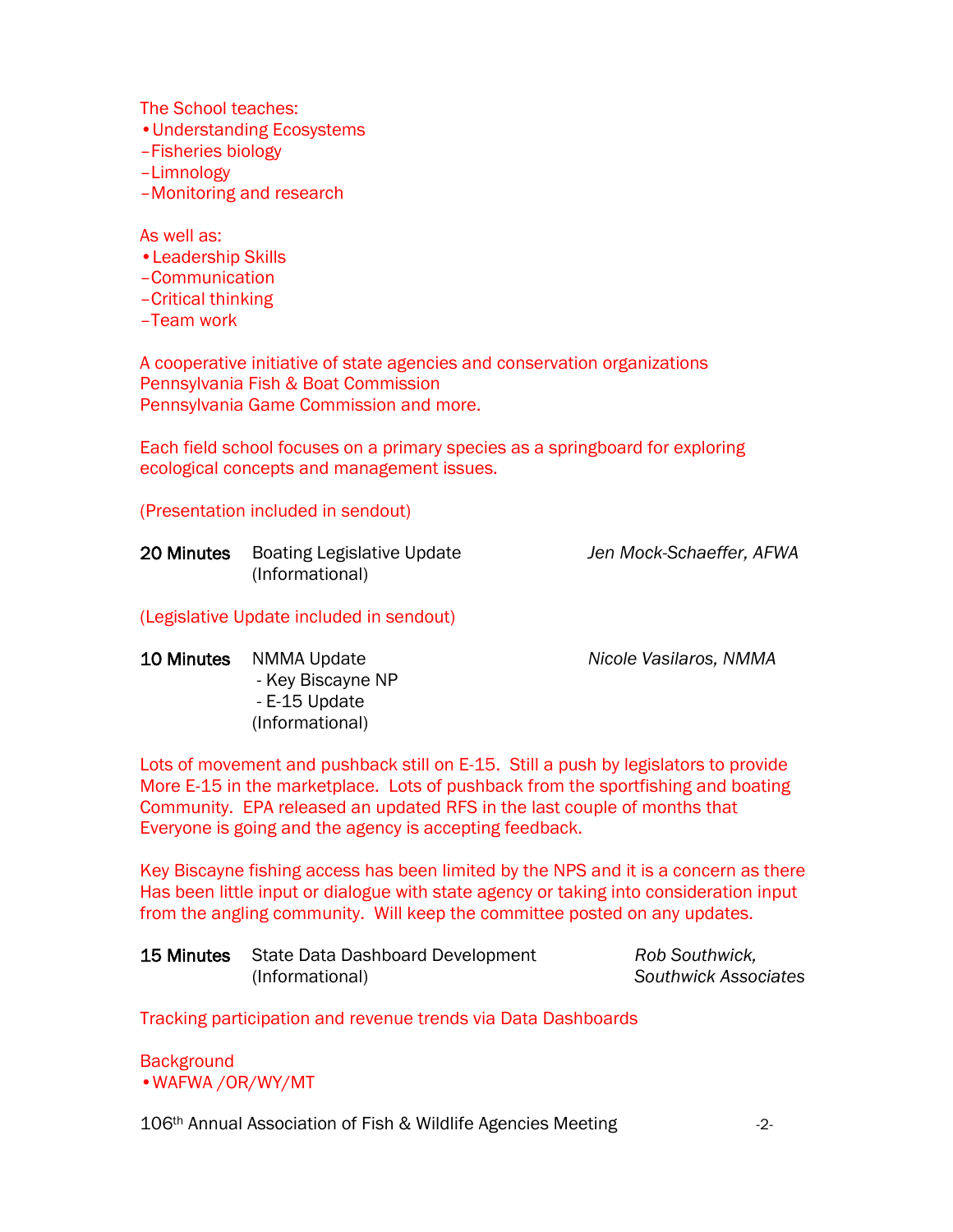- •Scorecard' was needed:
- Are efforts working?
- -Where can we make improvements?
- •How does it relate to National R3 Plan?

A simpler approach is needed:

- •Easy to produce & update
- •Cost effective
- •Automated 'Data Dashboards' solution
- •Based on Tableau software
- •Fishing and hunting (boating, trapping,

etc. too)

Dashboard provides prominent use of visuals to quickly grasp patterns and trends. Collectively you can discover patterns and connections.

Dashboard provides customized info:

- •License buying rates of Hunter Ed grads
- •Track special R3 strategies, draw applications, etc.
- •Evaluate targeted marketing efforts
- •County level insights
- •Opportunity to track regional and national trends
- •Quarterly is optimal
- •CAHSS to act as initial facilitator as part of the National R3 Plan efforts.
- •Fishing is equally included

(Presentation included in sendout)

### 10 Minutes National Survey Update *John Arway, PA*

2016 Survey Background

•AFWA National Survey Technical Workgroup charged with exploring different methodologies while "bridging" with previous surveys.

•Two 2016 surveys are being conducted

#### :

–National Survey with previous methodology (FWS,

- Census)
- –50 State Survey using

mailings, different sample frame (Rockville Institute - RI)

•Two questions added to screener on shooting sports.

### 2016 Survey -Next Steps

•MSCG-funded evaluation team proposed for 2017-2018 to: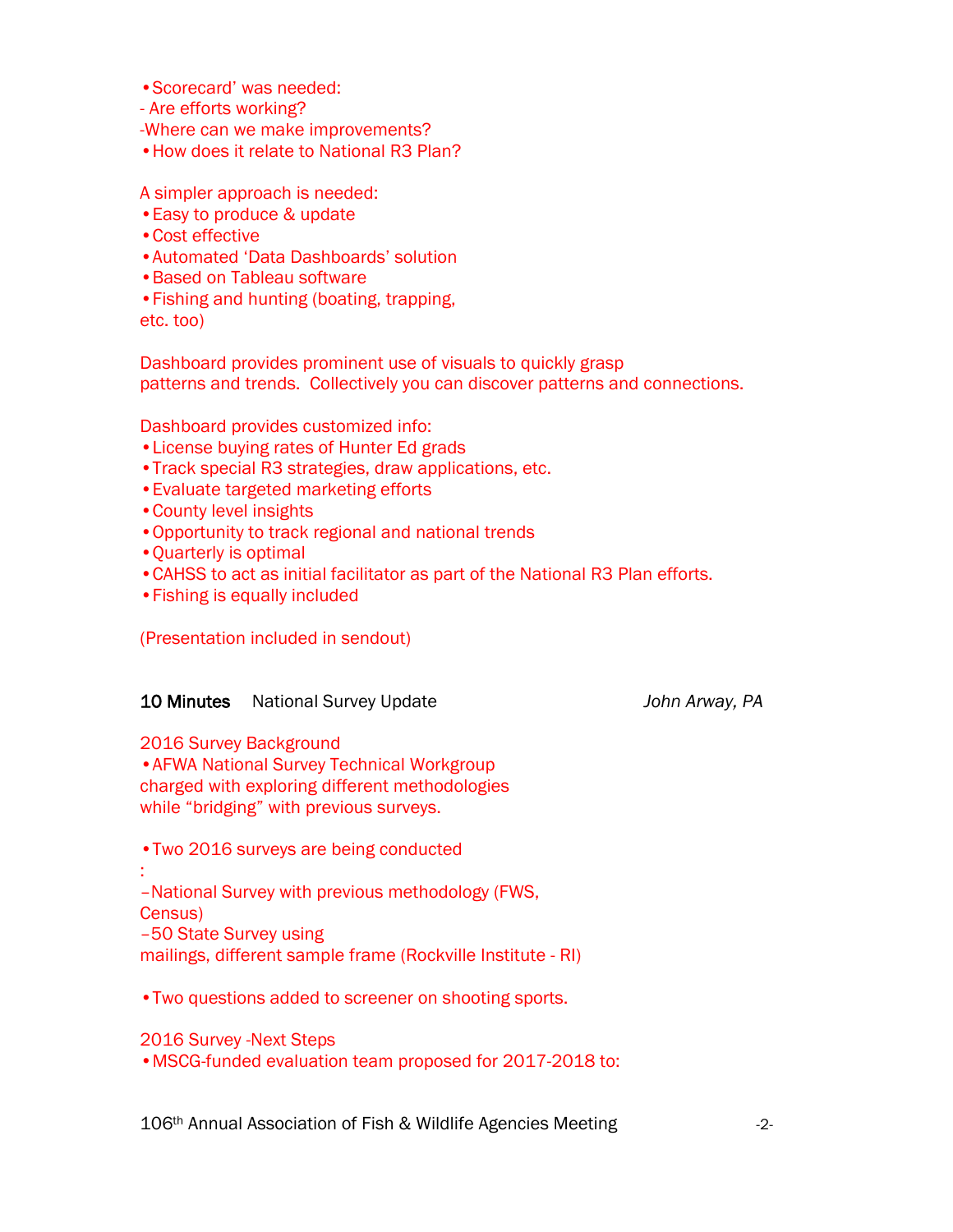–Evaluate effectiveness of two **Methodologies** 

–Assess national level and state level data from the two surveys. –Make recommendations for 2021 survey

Tasks in 2017 –Data ready for analysis; national preliminary overview and state preliminary overview tabulated estimates to project coordinator in electronic format (June for final review)

–Special Pilot -Study Preliminary National Overview dataset available to project coordinator in electronic form (June for final review)

–Preliminary State Overview delivered (June for review)

–Final version of Special Pilot

-Study National Report delivered for evaluation purposes (August)

–Public use data file in electronic form, ready for distribution on request (August)

–State Reports released as available (RI –December)

–National report publication (FWS

– March 2018 due to cash flow issues)

New Shooting Sports Module

•Technical work group working with NSSF and ATA to develop possible new module for Recreational Shooting.

•New module will be included in RFP for consideration in 2021 survey depending on cost.

Alternative funding not yet identified.

(Presentation included in sendout)